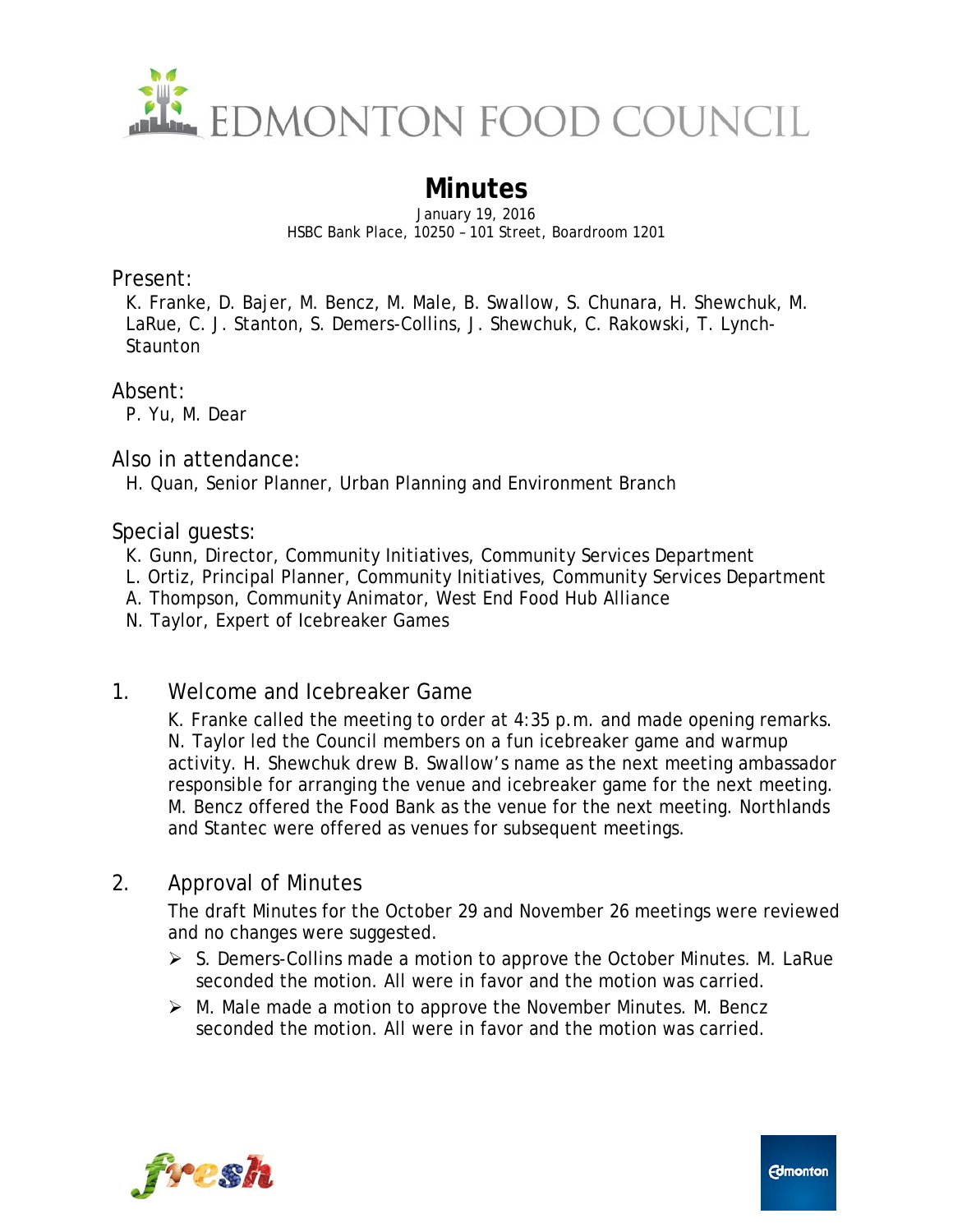

### 3. Measurement Working Group Update

The Measurement Working Group members presented the latest draft of the questionnaire on the local food system that will be distributed in late January. Some focused discussion ensued aimed at improving the questionnaire, along with suggestions for how often and when it should be administered. A few key details of the questionnaire were also debated, with minor additions suggested.

 $\triangleright$  B. Swallow made a motion to approve the questionnaire for release, with minor edits as discussed to be handled by the Measurement Working Group. H. Shewchuk seconded the motion. All were in favor and the motion was carried.

**ACTION**: The Measurement Working Group will partner with the staff of Edmonton Insight Community to finalize and release the questionnaire as soon as possible.

### 4. Food Security Presentations

The Food Council received three excellent and informative presentations in the interest of learning more about the current landscape and work being done on food security in Edmonton. Presentations were made by staff of the End Poverty Strategy, the West End Food Hub Alliance, and Edmonton's Food Bank. Multiple questions and learning resulted from each presentation. Feedback about the presentations from members was overwhelmingly positive. Everyone expressed interest in continuing to include presentations at future meetings.

**ACTION:** The Edmonton Food Council will provide further consultation to the End Poverty Strategy at a meeting on February 4.

> *~ Supper occurred during the presentations. Catering provided by 12 Acres Restaurant ~*

#### 5. 2016 Work Plan

Though limited time remained in the meeting, D. Bajer initiated a conversation regarding the completion of the 2016 Work Plan. Council members reflected on the work done to date and the prioritizing efforts made at the November meeting. A focus on food security remained consistent, and discussion involved a number of ideas about how the Council would best contribute to tackling food security, given the context and insights gained from the presentations.